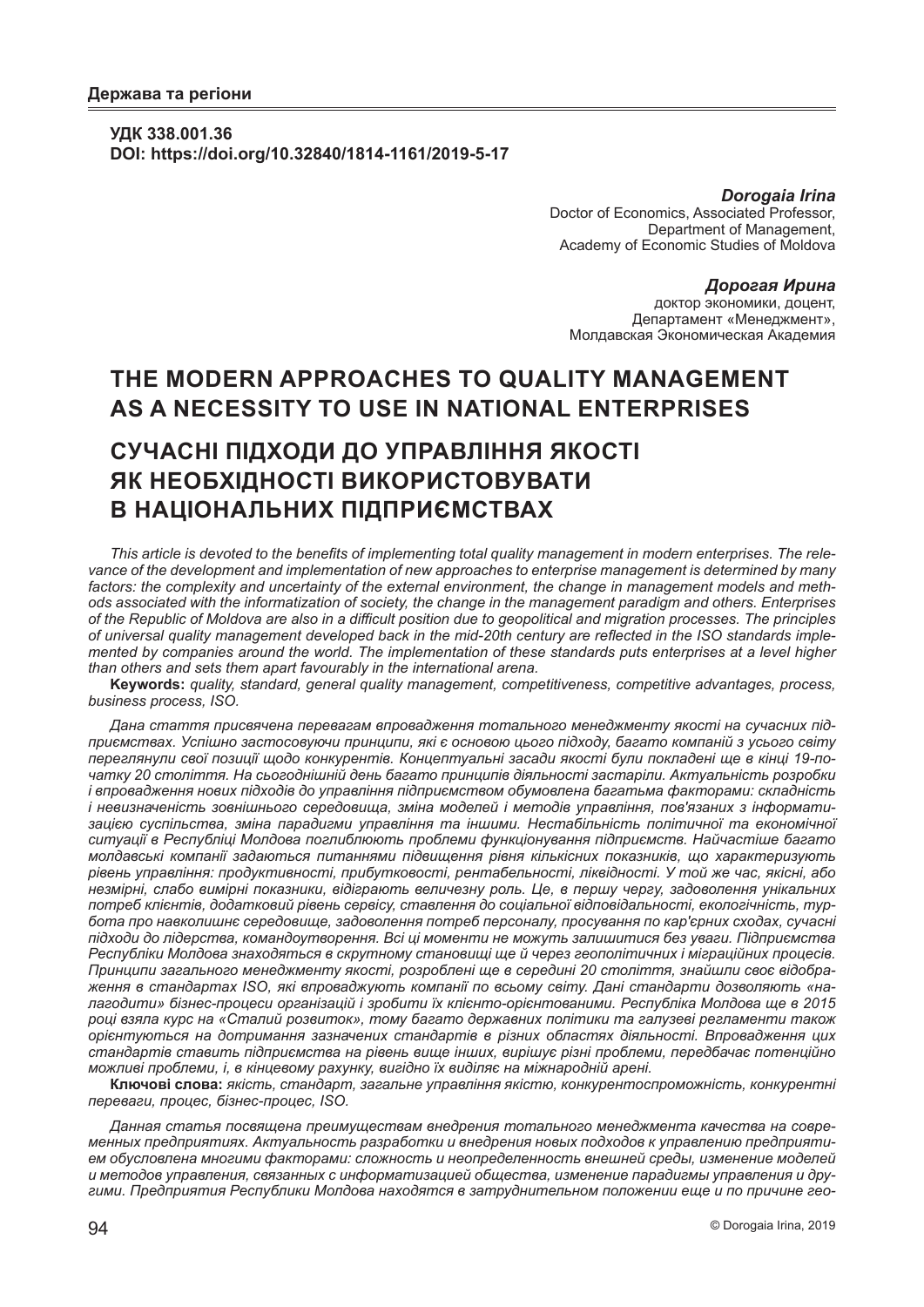*политических и миграционных процессов. Республика Молдова еще в 2015 году взяла курс на «Устойчивое развитие», поэтому многие государственные политики и отраслевые регламенты также ориентируются на соблюдение указанных стандартов в различных областях деятельности. Принципы всеобщего менеджмента качества, разработанные еще в середине 20 века, нашли свое отражение в стандартах ISO, которые внедряют компании по всему миру. Внедрение этих стандартов ставит предприятия на уровень выше других и выгодно их выделяет на международной арене.*

**Ключевые слова:** *качество, стандарт, общее управление качеством, конкурентоспособность, конкурентные преимущества, процесс, бизнес-процесс, ISO.*

**Introduction.** The development of a quality concept has a long history. Even in antiquity, philosophers and scientists tried to define this concept from various perspectives. For example, Aristotle associated with quality "the property of a certain object to be what it should be." During the industrial revolution, a quality concept began to be thought of in terms of compliance with any characteristics. Most often, these definitions boiled down to the concepts of good-bad, consistent-inconsistent [1].

With the development of business, the very attitude to quality is developing. At the same time, the attitude to quality management differs in many respects from modern approaches as a result of labour, which will be discussed in this article.

**Formulation of the problem.** Modern Moldovan enterprises are influenced by many factors. Firstly, the uncertain external environment – internal and external competitors, secondly, a complex geopolitical environment, which has a negative impact on the investment climate in the Republic of Moldova, thirdly, the need to use new management methods, given the increased informatization of society.

To increase competitiveness, many companies around the world are introducing various quality systems that are aimed at the multilateral rethinking of business.

**Formulation of objectives of the article.** Firstly, to analyse the concept of quality in an evolutionary context, secondly, to consider the principles of Total Quality Management, thirdly, to justify the need to apply the principles of universal quality management at enterprises of the Republic of Moldova.

The approach to quality as an enterprise management system determines the importance of understanding and applying the principles of total quality at modern Moldovan enterprises, which strive to increase competitiveness and to strengthen their positions in national and foreign markets.

**Research analysis.** The evolution of quality management as a systems science is most often associated with the emergence of management science itself, that is, with the works of Frederick Taylor and representatives of his School of Scientific Management, that is, the period of the late 19th and early 20th centuries. During this period, the emphasis was on improving the productivity and efficiency of organizations through the management of technical processes. The era of Taylorism has brought a lot to the enterprise management processes, in particular, many of the management principles developed by Taylor are still applied today.

At the same time, the further development of management science has influenced the work of scientists in the field of quality. The next period was largely devoted to human relations in management and behavioural sciences in management. This is the period when the first concepts in the field of quality management appeared – the 1920s–1950s.

The dissemination of statistical methods of quality control *SQC – Statistical Quality Control.* At the same time, quality comes down to a greater extent to check the conformity of goods, materials, finished products to basic products, or to a standard [2; 3].

The next stage of quality management is associated with the works of the quality management guru – E. Deming, J. Juran, Ph. Crosby, K. Isikawa. A. Feigenbaum. The concept of quality is widely disseminated in cross-country contexts. Japanese methods of quality management are widely popular. During this period, the following concepts appear and become popular [2; 3; 4; 5]:

• *TQC (Total Quality Control),* concept author – A. Feigenbaum;

• *QC (Quality Circles),* concept author – G. Taguti;

• *СWQC (Company Wide Quality Control),* concept author – K. Ishikawa;

• *QFD (Quality Function Deployment),* concept authors – Yoji Akao and Shigeru Mizuno;

• *ZD (Zero Defect),* concept author – Philip Crosby.

During this period, the principles and methods of quality management begin to acquire a systemic character, quality is associated not only with input and output concepts but also with processes occurring in enterprises. Quality becomes the most important task of both each unit, contractor and the organization as a whole. Such an understanding in management philosophy is being formed closer to the 1980s. These trends served as prerequisites for the emergence of the next stage, which is still gaining momentum.

**Results and discussions (statement of the main material).** The concept of TQM (Total Quality Management), which originated in the 1960s, is associated with the implementation and implementation of a quality policy at all stages of company development and in all divisions. It was widely used in the 1980s and to this day is the basic concept for most quality standards.

TQM principles today are the basis for the formation of quality policies of many companies around the world. The principles of TQM are presented in Table 1.

Considering the features of the TQM philosophy, the advantages associated with the implementation of quality systems are becoming obvious.

Debugged processes, customer focus, loss minimization, and many other advantages distinguish companies that have implemented these methods from the rest. Therefore, today, these concepts are becoming increasingly popular.

To improve the process of developing and maintaining quality management systems, the **International Organization for Standardization (ISO)** was created.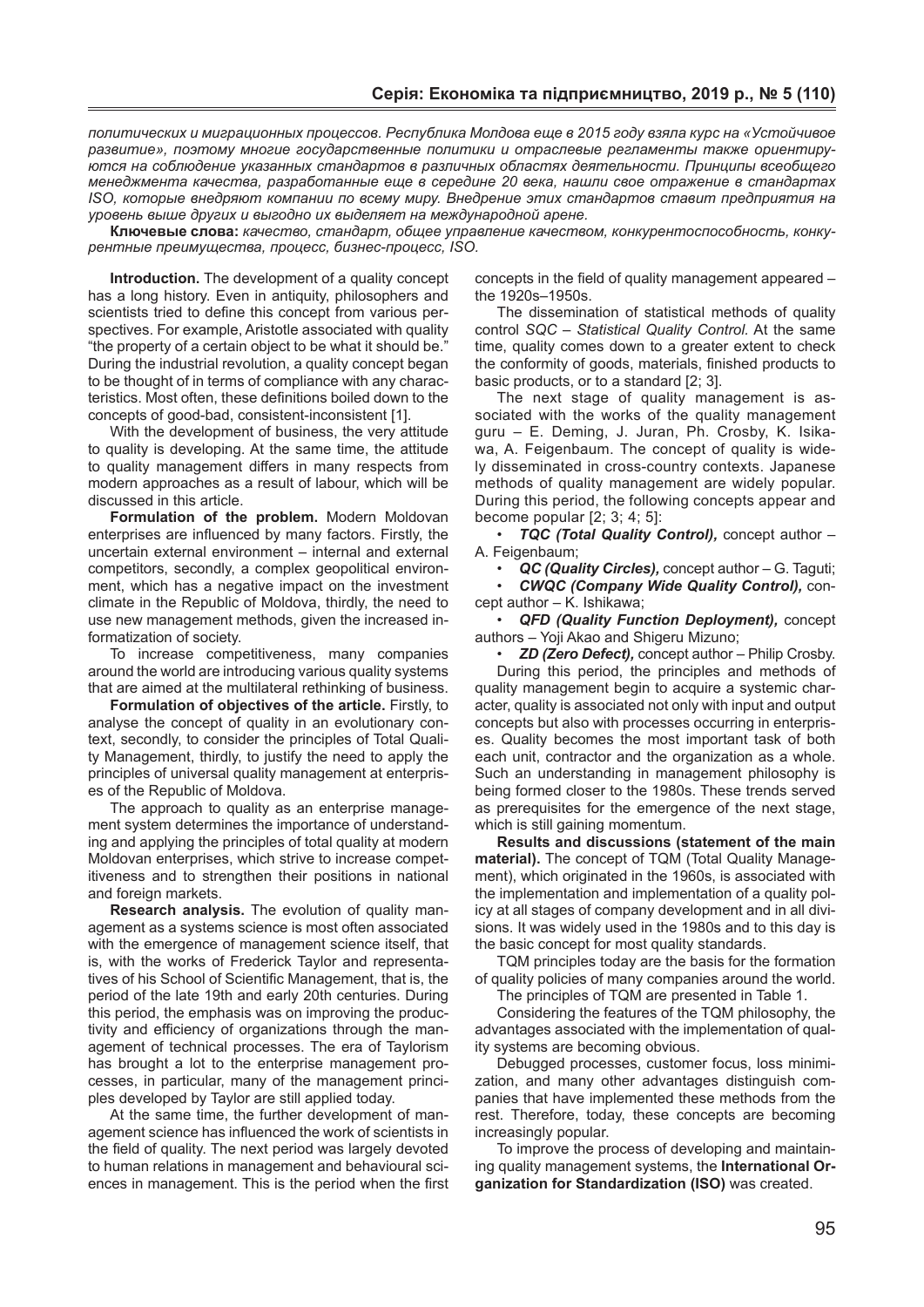Table 1

| Principle<br>number | <b>Principle of TQM</b>                                               | <b>Description</b>                                                                                                                                                                                                                                                                          |
|---------------------|-----------------------------------------------------------------------|---------------------------------------------------------------------------------------------------------------------------------------------------------------------------------------------------------------------------------------------------------------------------------------------|
|                     | Focus on the customer                                                 | The whole company system is reduced to the main indicator of efficiency -<br>customer satisfaction, therefore, when developing standards, any process should<br>be considered through the prism of highest customer satisfaction, whether it is a<br>product, service, or any other action. |
| $\overline{2}$      | Leadership role                                                       | The quality policy should be developed and approved by a higher authority,<br>management should provide all the necessary processes for planning, organizing,<br>motivating staff, as well as monitoring the implementation in the implementation of<br>quality-related programs.           |
| 3                   | <b>Employee Engagement</b>                                            | When a company introduces TQM, absolutely all employees must participate in<br>the implementation of the principles of the system, otherwise, this will not lead to<br>the desired result, since the result depends on each individual and on the system<br>as a whole.                     |
| 4                   | Process approach                                                      | The new philosophy implies new organizational structures that are focused on<br>the process, rather than on separate disparate functions, the process is a lot of<br>interconnected stages, ultimately with access to the client.                                                           |
| 5                   | System approach to<br>management                                      | The organization is a system of interconnected elements. Changes that occur in<br>one element will immediately lead to changes in others, so the implementation and<br>implementation of quality systems will affect all elements of the system.                                            |
| 6                   | <b>Continuous</b><br>improvement                                      | In organizations that implement quality systems, there should always be a place<br>for innovation, cardinal or not significant, only with openness to innovation, the<br>system can develop harmoniously.                                                                                   |
| $\overline{7}$      | <b>Factual approach to</b><br>decision-making                         | Decisions are made only if reliable information is available, whether it is an<br>internal inspection, for example, about the percentage of defective products in an<br>enterprise, or an external analysis, for example, a study of customer requirements.                                 |
| 8                   | <b>Mutually beneficial</b><br>supplier relationships                  | Suppliers are at the initial stage of the entire business process, the quality of the<br>whole process will depend on the quality of their deliveries, timeliness, additional<br>properties of the products.                                                                                |
| 9                   | <b>Minimization of losses</b><br>associated with poor<br>quality work | The reasons for the quality mismatch must be carefully analysed and eliminated.<br>Given that poor-quality work increases the costs of the enterprise, even when<br>planning, if possible, it is necessary to reduce these costs.                                                           |

*Source: developed by the author according to the results of a literature study [1; 2; 3; 4]*

The ISO story began in 1946 when delegates from 25 countries met at the Institute of Civil Engineers in London and decided to create a new international organization 'to facilitate the international coordination and unification of industrial standards.' On February 28, 1947, the new organization, ISO, officially began operations.

ISO is an independent, non-governmental international organization with a membership of 164 national standards bodies. Through its members, it brings together experts to share knowledge and develop voluntary, consensus-based, market relevant International Standards that support innovation and provide solutions to global challenges [6]. Table 2 shows the popularity of standards and their application areas.

At the end of 2018, the national standards bodies (NSBs) from 162 countries were part of ISO's worldwide membership: 120 NSBs were full members, 39 NSBs were correspondent members, and 3 NSBs were subscriber members. Record number published in 2018 – 1637 standards [5].

The Republic of Moldova has got in a path of transformation since the late 90s. By this period, national enterprises began to develop both the form of ownership and the principles of activity.

In September 2015, the UN member states, including the Republic of Moldova, adopted the Declaration of Sustainable Development Summit by which have committed to implement the 2030 Agenda for Sustainable Development. Thus, during the next 15 years, countries will have to mobilise their efforts to eradicate all forms of poverty, to combat inequalities, and to address the climate change problems, making sure that no one is left behind.[8]

In this context, the application of the principles of Total Quality Management is one of the key components for the implementation of the plans. The introduction of ISO standards should help the enterprises of the Republic of Moldova to improve the management system in all areas and thereby stand out internationally. It should be noted that ISO standards are designed for a huge number of areas and directions in the enterprise and affect absolutely all areas of the Sustainable Development Program.

**Conclusions.** Until recently, there were no specialized organizations for the development and implementation of standards in the Republic of Moldova. Today there are more and more of them. They specialize in the implementation of basic quality standards – ISO 9001, ISO 14000, ISO 22000, as well as more specialized ones. Their introduction will help enterprises to overcome various existing crisis phenomena, problems with competitiveness, and also to reach higher quality and prestigious level.